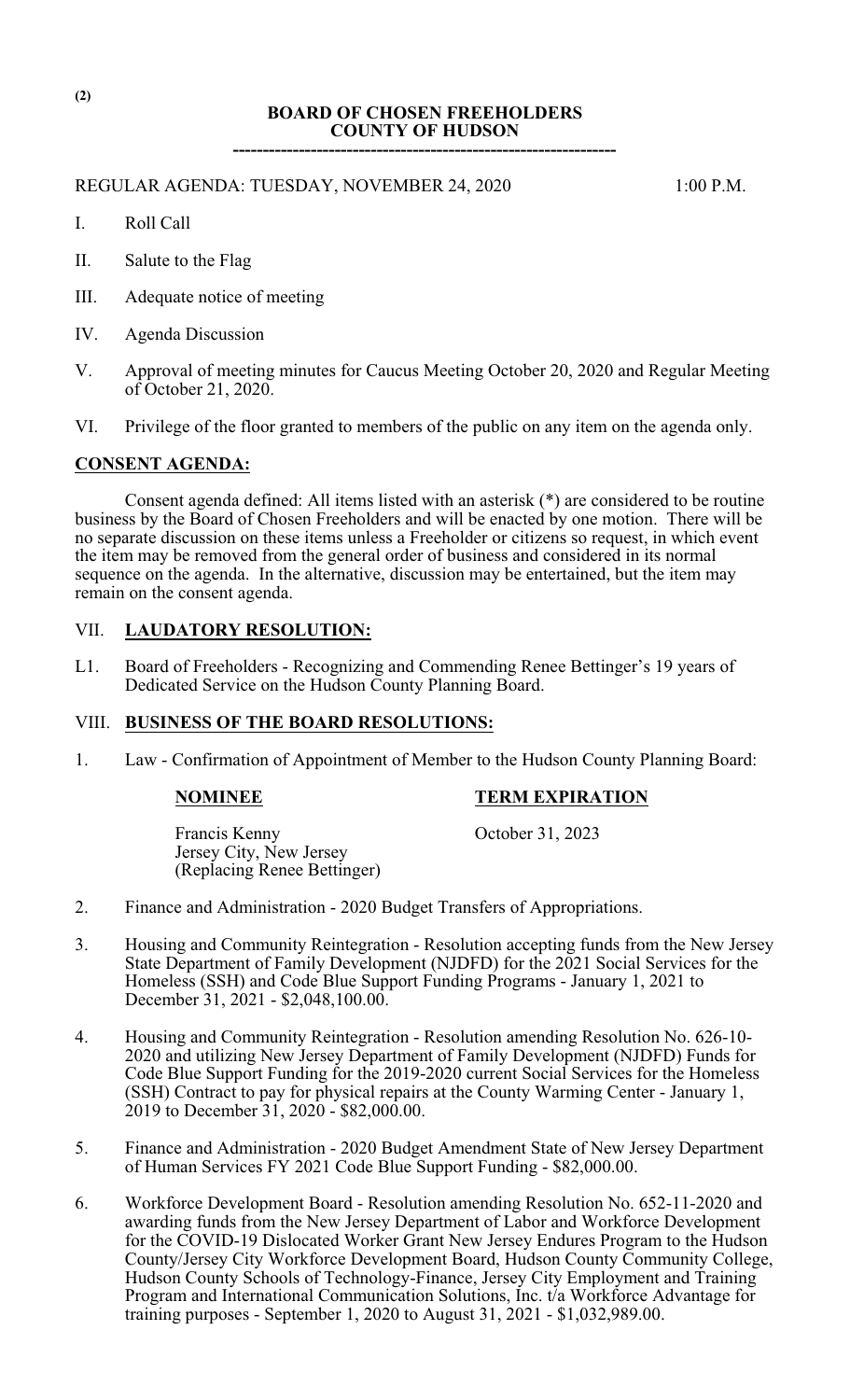- 7. Health and Human Services Resolution authorizing Calendar Year 2021 Peer Grouping allocations to Governmental Agencies - January 1, 2021 through December 31, 2021 -\$95,000.00.
- 8. Health and Human Services Resolution amending Resolution Number 643-10-2020 to extend the term of contract between the Hudson County Department of Health and Human Services and the Community Food Bank of New Jersey for the provision of emergency meal kits for vulnerable residents in response to the COVID-19 Pandemic - November 1, 2020 through December 30, 2020 - No Cost.
- 9. Health and Human Services Resolution authorizing renewal of a contract with the New Jersey Department of Children and Families for the Children's Interagency Coordinating Council (CIACC) Grant - January 1, 2021 through June 30, 2022 - \$66,829.00.
- 10. Law Resolution authorizing a ten (10) month Professional Services Contract Non-Fair and Open to Wellpath, LLC for the Medical Health Care Management, Mental Health Care Management and Fiscal Management at the Hudson County Correctional Center - December 1, 2020 to September 30, 2021 - \$7,282,272.60.
- 11. Roads and Public Property Resolution awarding Professional Services Contract Non-Fair and Open to USA Architects for the "Infiltration Analysis at the Justice William J. Brennan Courthouse" - \$12,382.61.
- 12. County Executive Resolution approving a Non-Fair and Open Contract with J. Brett Grill for creation and installation of a Public Arts Sculpture of Congressional Medal of Honor Recipient Stephen R. Gregg designed by J. Brett Grill which will be sited in Stephen R. Gregg Park in Bayonne in accordance with the "1% Fund for Public Art" - November 13, 2020 to June 30, 2021 - \$130,000.00.
- 13. Purchasing Approve Purchasing Agent's award, purchases made under State Contracts:

|               | <b>VENDOR</b>                                    | <b>COMMODITY</b>                                                                                     | <b>AMOUNT</b>  | DEPT.                                         |
|---------------|--------------------------------------------------|------------------------------------------------------------------------------------------------------|----------------|-----------------------------------------------|
| a.            | <i><b>*Custom Bandag</b></i><br>Harrison, NJ     | <b>Automobile Tires</b><br>(Motor Pool)                                                              | \$5,000.00     | Roads and<br><b>Public</b><br><b>Property</b> |
| $\mathbf b$ . | Dell Marketing<br>Round Rock, TX                 | Computer Equipment<br>and Supplies                                                                   | \$50,000.00    | Various                                       |
| c.            | <i>*Jewel Electric</i><br><b>Jersey City, NJ</b> | <b>Electrical Equipment</b><br>and Supplies                                                          | \$25,000.00    | <b>Various</b>                                |
| d.            | <b>**SHI International</b><br>Somerset, NJ       | <b>Kronos Time Keeping</b><br><b>Software Renewal</b><br>$(\$45,165.13)$                             | \$1,298,388.96 | Family<br><b>Services</b>                     |
|               |                                                  | <b>Software Related Services</b><br>(\$75,000.00)                                                    |                | <b>Various</b>                                |
|               |                                                  | <b>Palo Alto Disaster</b><br><b>Recovery Firewall Security</b><br>Network (\$59,126.48)              |                | Data<br><b>Processing</b>                     |
|               |                                                  | <b>Citrix Software for</b><br><b>COVID-19 Virtual</b><br><b>Desktop Expansion</b><br>$(\$57,789.32)$ |                | Data<br><b>Processing</b>                     |
|               |                                                  | <b>Disaster Recovery Project</b><br><b>Secaucus Site</b><br>(\$1,034,476.03)                         |                | Data<br><b>Processing</b>                     |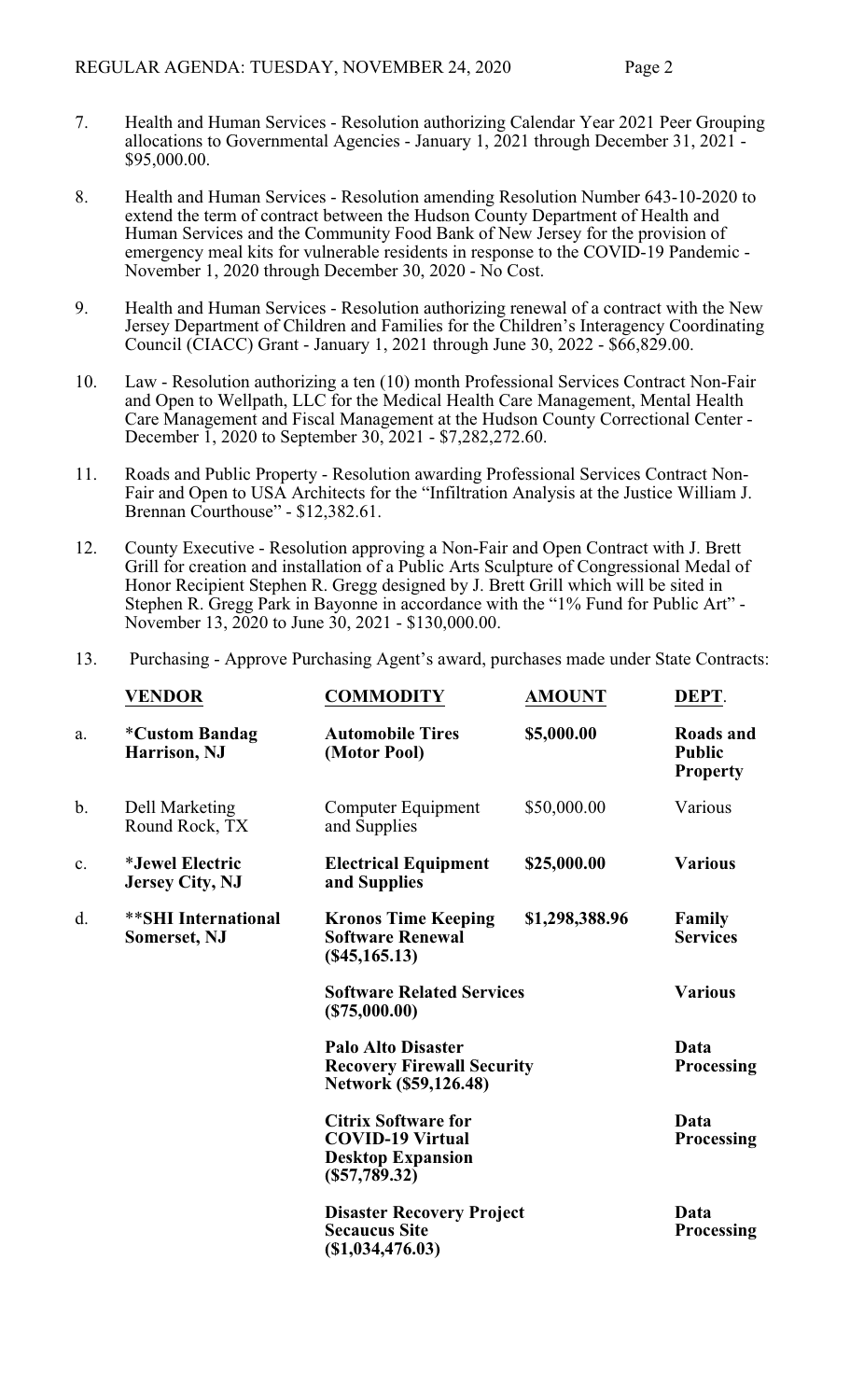|     |                                                                                                                  | <b>Purchase (200) Licenses for</b><br><b>GoToMyPc Software</b><br>(\$25,832.00) |                | Family<br><b>Services</b> |
|-----|------------------------------------------------------------------------------------------------------------------|---------------------------------------------------------------------------------|----------------|---------------------------|
| e.  | Xerox Corp.<br>St. Petersburg, FL                                                                                | \$50,000.00<br>Copier Maintenance<br>Repairs, Parts and Supplies                |                | Various                   |
|     | *Denotes: Hudson County Vendor<br>**Denotes: WBE                                                                 | <b>TOTAL</b>                                                                    | \$1,428,388.96 |                           |
| 14. | Purchasing - Approve Purchasing Agent's award, purchases made under State Contracts<br>Law Enforcement Supplies: |                                                                                 |                |                           |

|    | <b>VENDOR</b>                                | <b>COMMODITY</b>                | <b>AMOUNT</b> | DEPT.                  |
|----|----------------------------------------------|---------------------------------|---------------|------------------------|
| a. | <b>Municipal Emergency</b><br>Pennsauken, NJ | Ammunition for<br>Training/Duty | \$9,887.50    | Prosecutor's<br>Office |
|    |                                              | <b>TOTAL</b>                    | \$9,887.50    |                        |

15. Purchasing - Purchases made under the Educational Services Commission of New Jersey Pricing System, formally known as "The Middlesex Regional Educational Services Commission":

|    | <b>VENDOR</b>                                  | <b>COMMODITY</b>                                                           | <b>AMOUNT</b> | DEPT.                                         |
|----|------------------------------------------------|----------------------------------------------------------------------------|---------------|-----------------------------------------------|
| a. | <i><b>*Murray Paving</b></i><br>Hackensack, NJ | To replace certain<br><b>Window Frames at the</b><br><b>Warming Center</b> | \$45,000.00   | Roads and<br><b>Public</b><br><b>Property</b> |
|    |                                                | <b>TOTAL</b>                                                               | \$45,000.00   |                                               |

## **\*Denotes: SBE**

- 16. Purchasing Approve Purchasing Agent's Awards:
- a. BID REJECTION COVID-19 Related Deep Cleaning.
- b. BID REJECTION GPS Electronic Monitoring Bracelets and Services.

| $\mathbf{c}$ . | <b>REQUEST FOR FUNDS - Plumbing Services;</b> |                |  |
|----------------|-----------------------------------------------|----------------|--|
|                | <b>Original Contract Amount:</b>              | \$294,000.00   |  |
|                | Contract Addition #1                          | \$175,000.00   |  |
|                | Contract Addition #2                          | \$200,000.00   |  |
|                | Contract Addition #3                          | \$50,000.00    |  |
|                | Contract Addition #4                          | \$150,000.00   |  |
|                | Contract Addition #5                          | \$30,000.00    |  |
|                | Contract Addition #6                          | \$250,000.00   |  |
|                | Contract Addition #7                          | \$92,000.00    |  |
|                | <b>Additional Funds Requested</b>             | \$150,000.00   |  |
|                | <b>New Contract Amount</b>                    | \$1,391,000.00 |  |
|                |                                               |                |  |

- d. CONTRACT EXTENSION Heavy Equipment Rental & Services for Snow Plowing with and without Project Supervision - Control Services, LLC - February 8, 2021 to November 7, 2022 (County reserves the right to terminate upon 7 days notice).
- e. Janitorial Supplies (General) Set-Aside four (4) Responsive Replies two (2) year period: Central Poly-Bag Corp - Contract shall not exceed \$1,547.00. Lotus Connect - Contract shall not exceed \$68,220.04 Spruce Industries, Inc. - Contract shall not exceed \$15,444.38 Term Enterprise, Inc. - Contract shall not exceed \$56,137.88 Grand Total Award \$141,350.00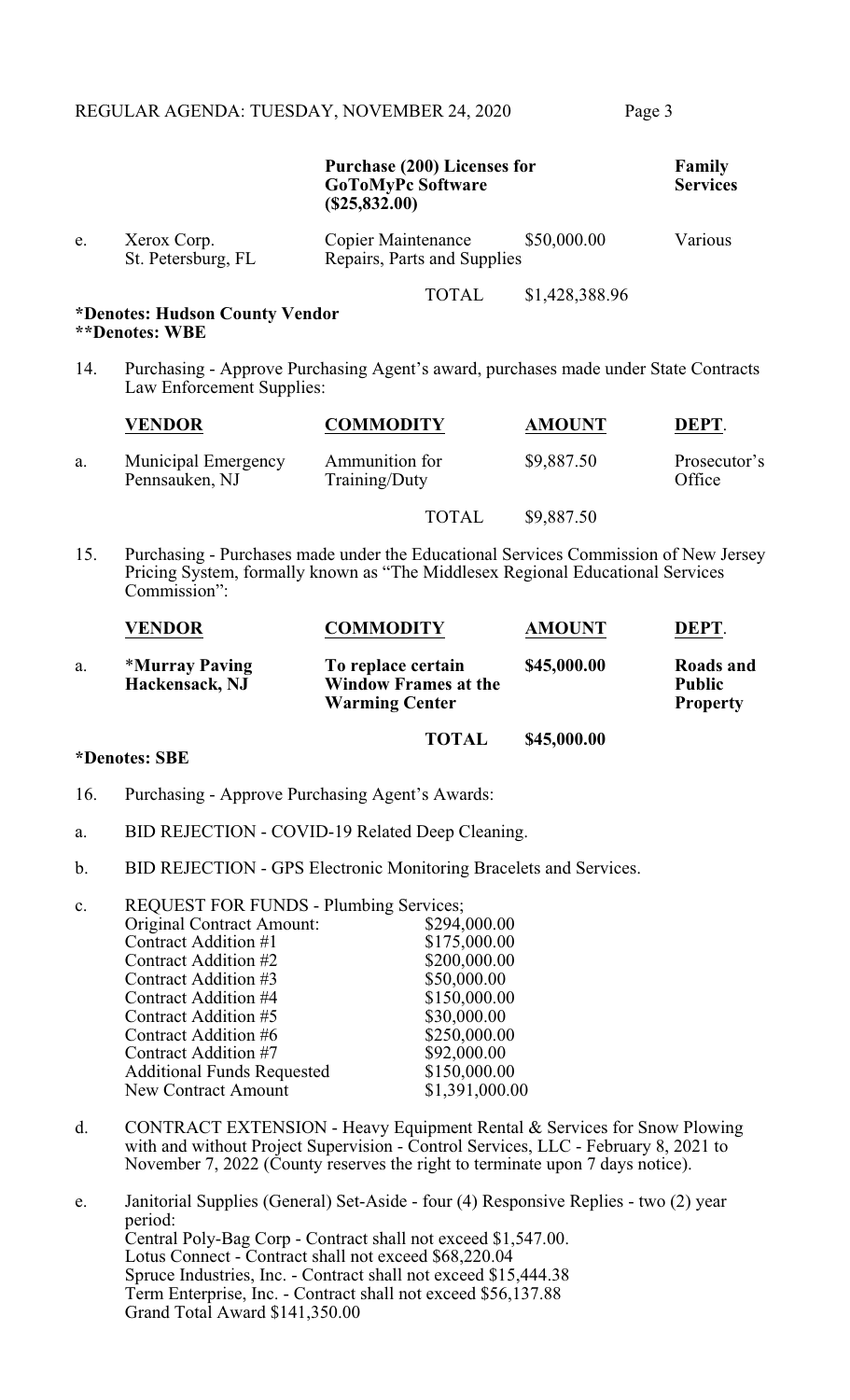- 17. Health and Human Services Resolution accepting funds from the New Jersey Department of Human Services, Division of Aging Services, and approving the award of Fair and Open, and Governmental Contracts, to various providers for the operation, administration, and management of Social Service Programs by the Hudson County Office on Aging - January 1, 2021 through December 31, 2021 - \$4,482,901.00.
- 18. Health and Human Services Resolution approving the award of Fair and Competitive Contracts to various providers under CY2021 Peer Grouping Program Funds - January 1, 2021 through December 31, 2021 - \$429,000.00.
- 19. Health and Human Services Resolution awarding a Fair and Open Competitive Contract to Bayada Home Health Care, Inc. & Visiting Homemaker Service of Hudson County, Inc. for Peer Grouping Certified Home Health Care Services - January 1, 2021 through December 31, 2021 - \$335,000.00.
- 20. Family Services Resolution awarding Fair and Open Competitive Contracts with Visiting Homemaker Services of Hudson County, Inc. and Bayada Home Health Care, Inc. for Title XX Certified Home Health Care Services - January 1, 2021 through December 31, 2021 - \$400,000.00.
- 21. Law Resolution amending Resolution No. 835-12-2019 to add funds to the Professional Service Contract Fair and Open for Legal Services with Wanda Chin Monahan, LLC - \$5,000.00.
- 22. Law Resolution amending Resolution No. 310-5-2020 to add funds to the Professional Service Contract Fair and Open for Legal Services with Chasan, Lamparello, Mallon & Cappuzzo, PC - \$45,000.00.
- 23. Law Resolution amending Resolution No. 831-12-2019 to add funds to the Professional Service Contract Fair and Open for Legal Services with White and Williams, LLP (\$50,000.00) and Cleary Giacobbe Alfieri Jacobs, LLC (\$37,000.00).
- 24. Roads and Public Property Resolution approving Change Order No. 1 Flanagan Contracting Group, Inc. "Improvements to John F. Kennedy Boulevard Communipaw to Sip Avenue, City of Jersey City" - \$192,720.00.
- 25. Law Resolution approving a Memorandum of Understanding County of Hudson and Town of Secaucus for reimbursement of staff at the COVID-19 Testing Center at Hudson Regional Hospital.
- 26. Law Resolution ratifying the authorization of an Intergovernmental Services Agreement with Immigration and Customs Enforcement (I.C.E.) For the Housing of Federal Prisoners and/or Detainees at the Hudson County Correctional Center.
- 27. Law Resolution authorizing the use of the Bid Procedure for Proprietary Goods and Services for the acquisition of Proprietary Computer Software for the Department of Roads and Public Property.

# IX. **The following Ordinance will be considered for introduction:**

I-1. Roads and Public Property - Ordinance rescinding Ordinance No. 473-11-2009 and amending Chapter 200, Article 8.11 of the Administrative Code to eliminate a Reserved Handicap Parking Space at 2701 John F. Kennedy Boulevard in the City of Jersey City for Hosni W. Awad.

## **The following Ordinance will be considered for adoption:**

A-1. Roads and Public Property - Ordinance rescinding Ordinance No. 531-8-2017 and amending Chapter 200, Article 8.11of the Administrative Code to eliminate a Reserved Handicap Parking Space at 682 John F. Kennedy Boulevard in the City of Bayonne for Jose M. Toledo.